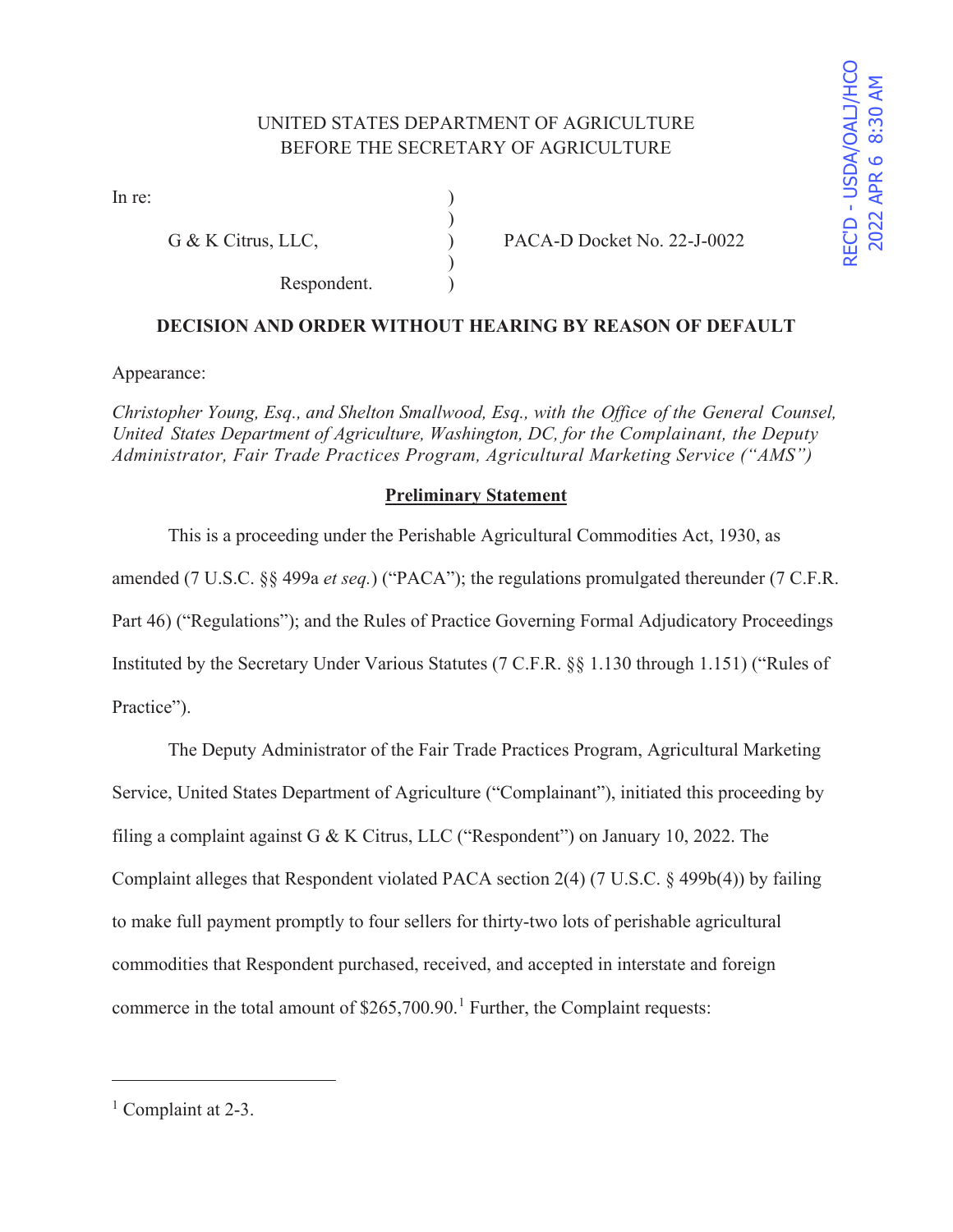- 1. That *unless Respondent fails to file an answer within the time allowed*, or admits all the material allegations of this Complaint, this proceeding be set for oral hearing in conformity with the Rules of Practice governing proceedings under the PACA; and
- 2. That the Administrative Law Judge find that Respondent has willfully, flagrantly and repeatedly violated section 2(4) of the PACA (7 U.S.C. § 499b(4)) and publish the facts and circumstances of Respondent's violations pursuant to section  $8(a)$  of the PACA (7 U.S.C. § 499h(a)).

Complaint at 3-4 (emphasis added) (internal footnote omitted).

Respondent was duly served with a copy of the Complaint and did not file an answer

within the twenty-day period as prescribed by section 1.136 of the Rules of Practice (7 C.F.R. §

 $1.136$ ).<sup>2</sup>

On February 8, 2022, Complainant filed a motion for decision without hearing by reason

of default ("Motion for Default") and proposed decision without hearing by reason of default

("Proposed Decision") pursuant to section 1.139 of the Rules of Practice (7 C.F.R. § 1.139).

Respondent has not filed any objections to Complainant's Motion for Default or Proposed

Decision.<sup>3</sup>

<sup>&</sup>lt;sup>2</sup> United States Postal Service records reflect that the Complaint was sent to Respondent via certified mail and delivered on January 15, 2022. Respondent had twenty days from the date of service to file a response. 7 C.F.R. § 1.136(a). Weekends and federal holidays shall be included in the count; however, if the due date falls on a Saturday, Sunday, or federal holiday, the last day for timely filing shall be the following work day. 7 C.F.R. § 1.147(h). In this case, Respondent's answer was due on or before February 4, 2022. Respondent has not filed an answer.

<sup>&</sup>lt;sup>3</sup> United States Postal Service records reflect that Complainant's Motion for Default and Proposed Decision were sent to Respondent via certified mail and delivered on February 22, 2022. Respondent had twenty days from the date of service to file objections thereto. 7 C.F.R. § 1.139. Weekends and federal holidays shall be included in the count; however, if the due date falls on a Saturday, Sunday, or federal holiday, the last day for timely filing shall be the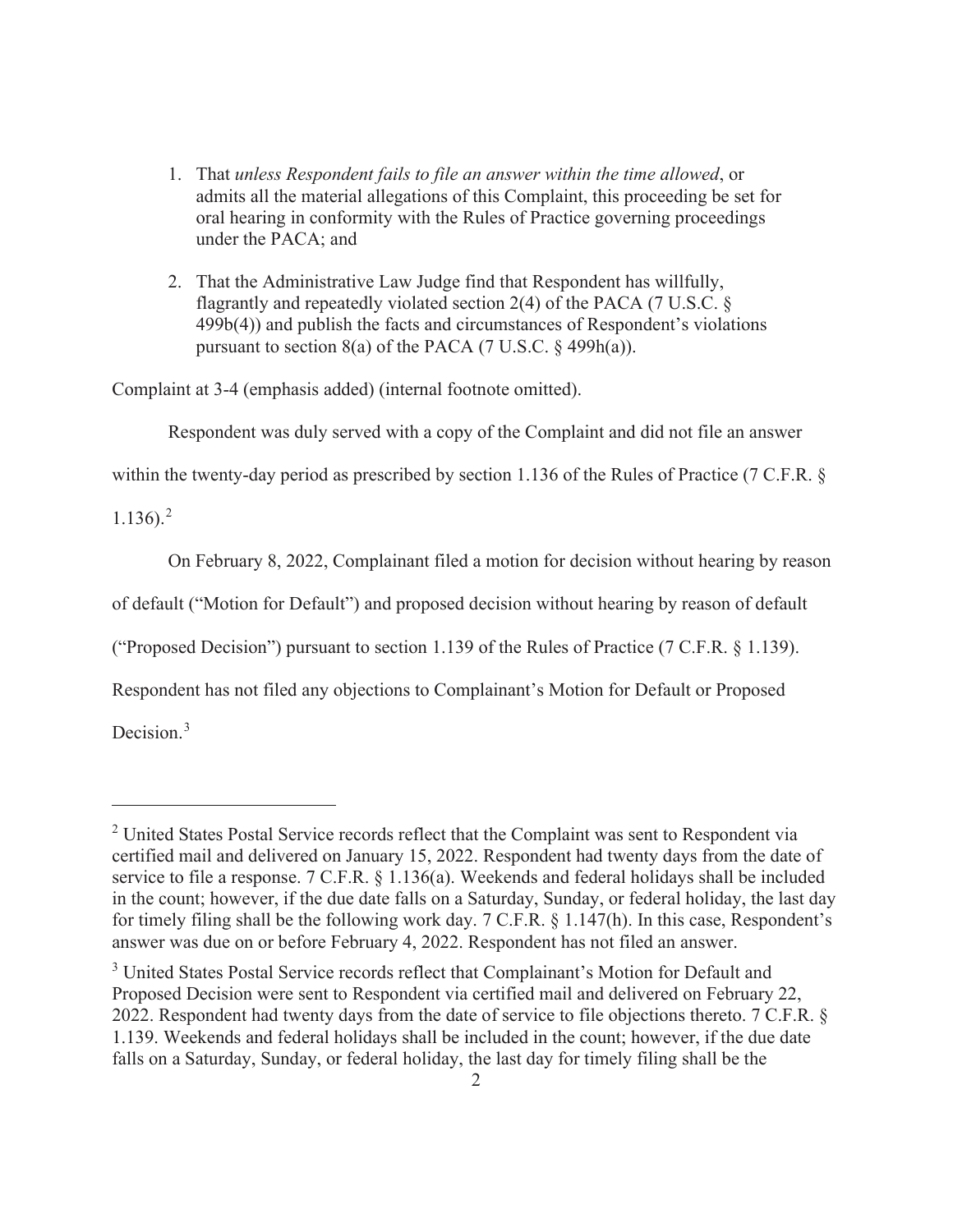Failure to file a timely answer or failure to deny or otherwise respond to allegations in the Complaint shall be deemed, for purposes of this proceeding, an admission of the allegations in the Complaint, unless the parties have agreed to a consent decision.<sup>4</sup> Other than a consent decision, the Rules of Practice do not provide for exceptions to the regulatory consequences of an unfiled answer where, as in the present case, no meritorious objections have been filed.<sup>5</sup>

 As Respondent failed to answer the Complaint, and upon Complainant's motion for the issuance of a decision without hearing, this Decision and Order is issued without further procedure or hearing pursuant to section 1.139 of the Rules of Practice (7 C.F.R. § 1.139).

#### **Findings of Fact**

- 1. Respondent G & K Citrus, LLC is or was a limited liability company organized under the laws of the State of Florida. Respondent's business address is or was 1223 NW 21<sup>st</sup> Street, Miami, Florida 33142.
- 2. At all times material herein, Respondent was licensed and/or operating subject to the provisions of PACA. License number 2012 1225 was issued to Respondent on July 13, 2012. Respondent's license was suspended due to an unpaid reparation order on March 27, 2020, pursuant to PACA section 7(d) (7 U.S.C.  $\S$  449(g)(d)). Neither reparation order has been paid as of the time the Complaint was filed. The license terminated on July 13, 2020, pursuant to

following work day. 7 C.F.R. § 1.147(h). In this case, Respondent's objections were due on or before March 14, 2022. Respondent has not filed any objections.

 $47$  C.F.R. § 1.136(c).

<sup>5</sup> *See supra* note 3 and accompanying text.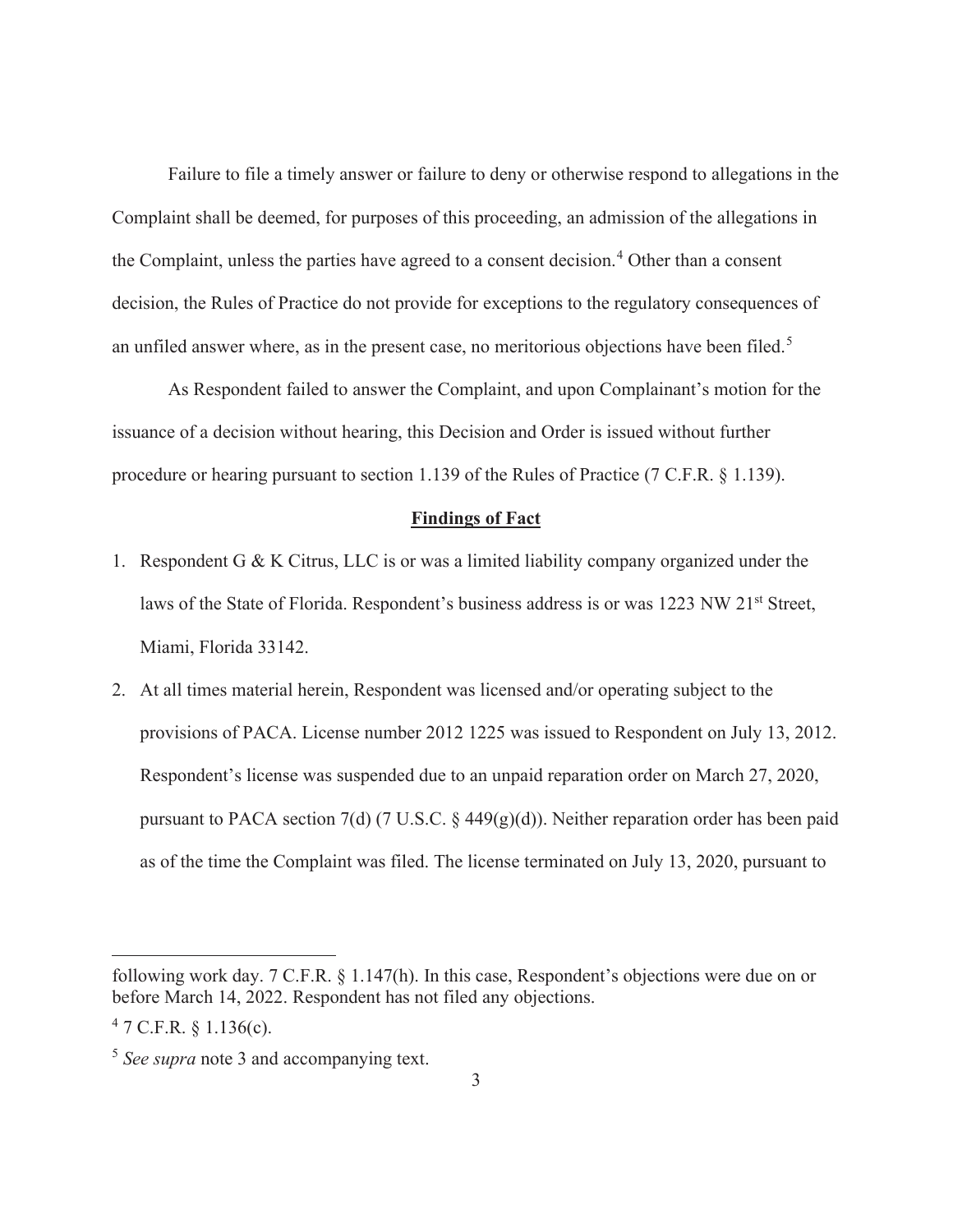PACA section 4(a) (7 U.S.C. § 499d(a)), when Respondent failed to pay the required annual renewal fee.

3. Respondent, during the period October 18 through June 2020, on or about the dates and in the transactions set forth in Appendix A (attached to the Complaint and incorporated herein by reference), failed to make full payment promptly to four sellers for thirty-two lots of perishable agricultural commodities that Respondent purchased, received, and accepted in interstate and foreign commerce, in the total amount of \$265,700.90.

#### **Conclusions**

- 1. The Secretary of Agriculture has jurisdiction in this matter.
- 2. Respondent G & K Citrus, LLC's failure to make full payment promptly with respect to the thirty-two transactions referenced in Finding of Fact No. 3 above, and set forth in Appendix A to the Complaint, constitutes willful, flagrant, and repeated violations of PACA section 2(4) (7 U.S.C. § 499b(4)), for which the below Order is issued.
- 3. The total unpaid balance due to sellers represents more than a *de minimis* amount, thereby obviating the need for a hearing in this matter.<sup>6</sup>
- 4. As Respondent's PACA license is terminated, the appropriate sanction is publication of the facts and circumstances of Respondent's violations.<sup>7</sup>

<sup>6</sup> *See The Square Group, LLC*, 75 Agric. Dec. 689, 695 (U.S.D.A. 2016); *Tri-State Fruit & Vegetable, Inc.*, 46 Agric. Dec. 81, 82-83 (U.S.D.A. 1984) (Ruling on Certified Question).

<sup>7</sup> *See Baiardi Chain Food Corp.*, 64 Agric. Dec. 1822, 1832 (U.S.D.A. 2005), *pet. for review denied*, 482 F.3d 238 (3d Cir. 2002); *Scamcorp, Inc.*, 57 Agric. Dec. 527, 571 n.23 (U.S.D.A. 1998); *Hogan Distrib., Inc.*, 55 Agric. Dec. 622, 633 (U.S.D.A. 1996).